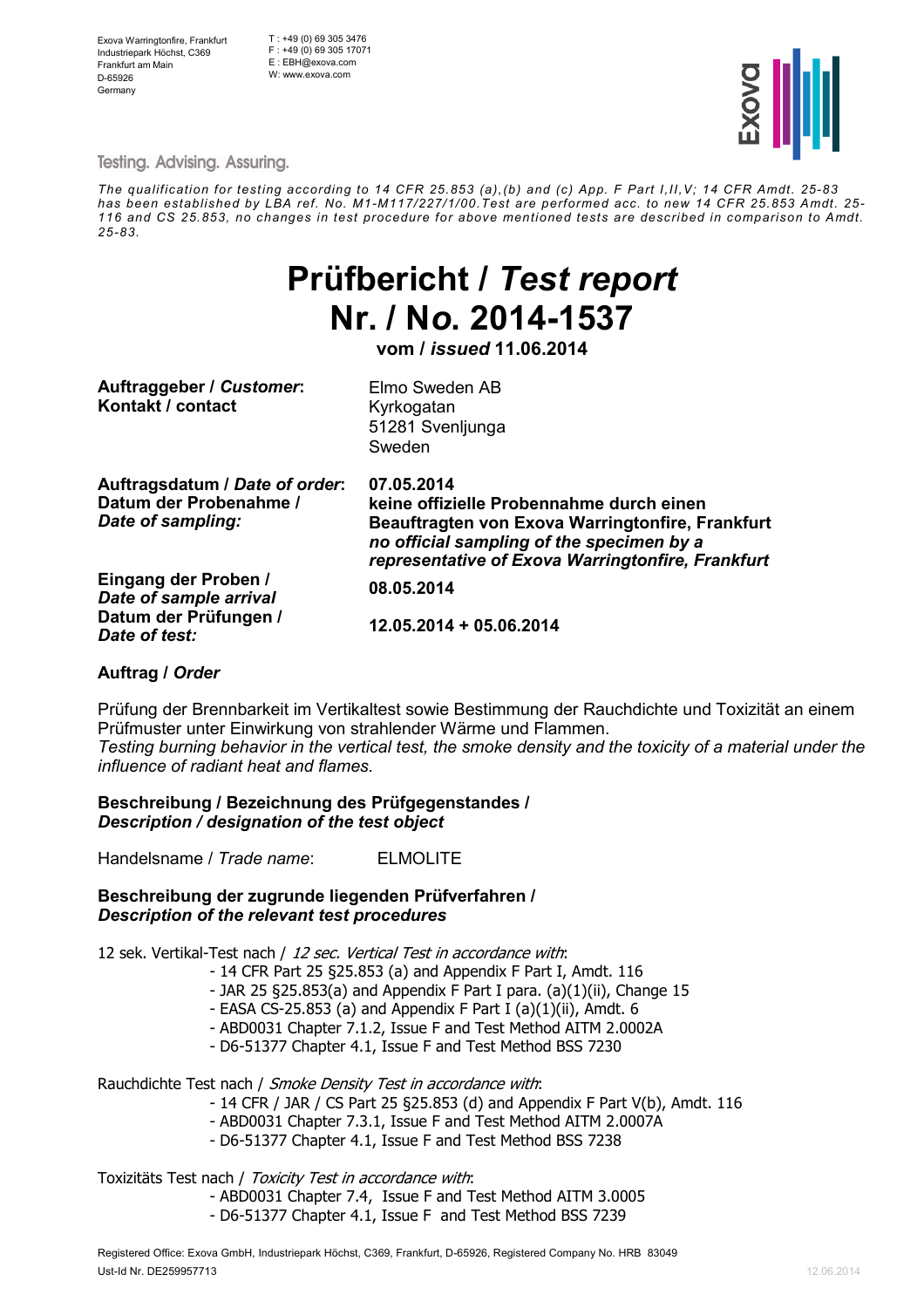**Testing. Advising. Assuring.** 

Prüfbericht Nr. / *Test report* No. 2014-1537 vom / issued 11.06.2014 Seite / page 2 von / of 6

1. Beschreibung des Probenmaterials / Description of the test material

1.1 Angaben des Auftraggebers / Details of the customer:

Handelsname / *Trade name*: ELMOLITE

Aufbau / *Construction:*

Gesamtdicke / *Total thickness*: 0,9 – 1,1 mm Farbe / *Colour*: blau / blue Flammschutzmittel / *Fire protecting agent*: Sella Tech Safe SD Hersteller / *Manufacturer*: TFL

Vorgesehener Einsatzbereich des Produktes: Seating aircraft *Intended end use product*:

1.2 Bei der Probenvorbereitung durch Exova Warringtonfire, Frankfurt festgestellte Werte: *1.2 At the specimen preparation by Exova Warringtonfire, Frankfurt determined values:*

Leder / *Leather*

Farbe / *colour*: blau / blue

Flächengewicht / *Surface* w*eight:* 550 g/m²

Dicke / Thickness: ca 1.1 mm

Prüfung nach mindestens 24 Std. Klimalagerung bei 23°C und 50% rel. Luftfeuchte. *Testing after clima storage at 23°C and 50% rel. humidity for at least 24 h.* 

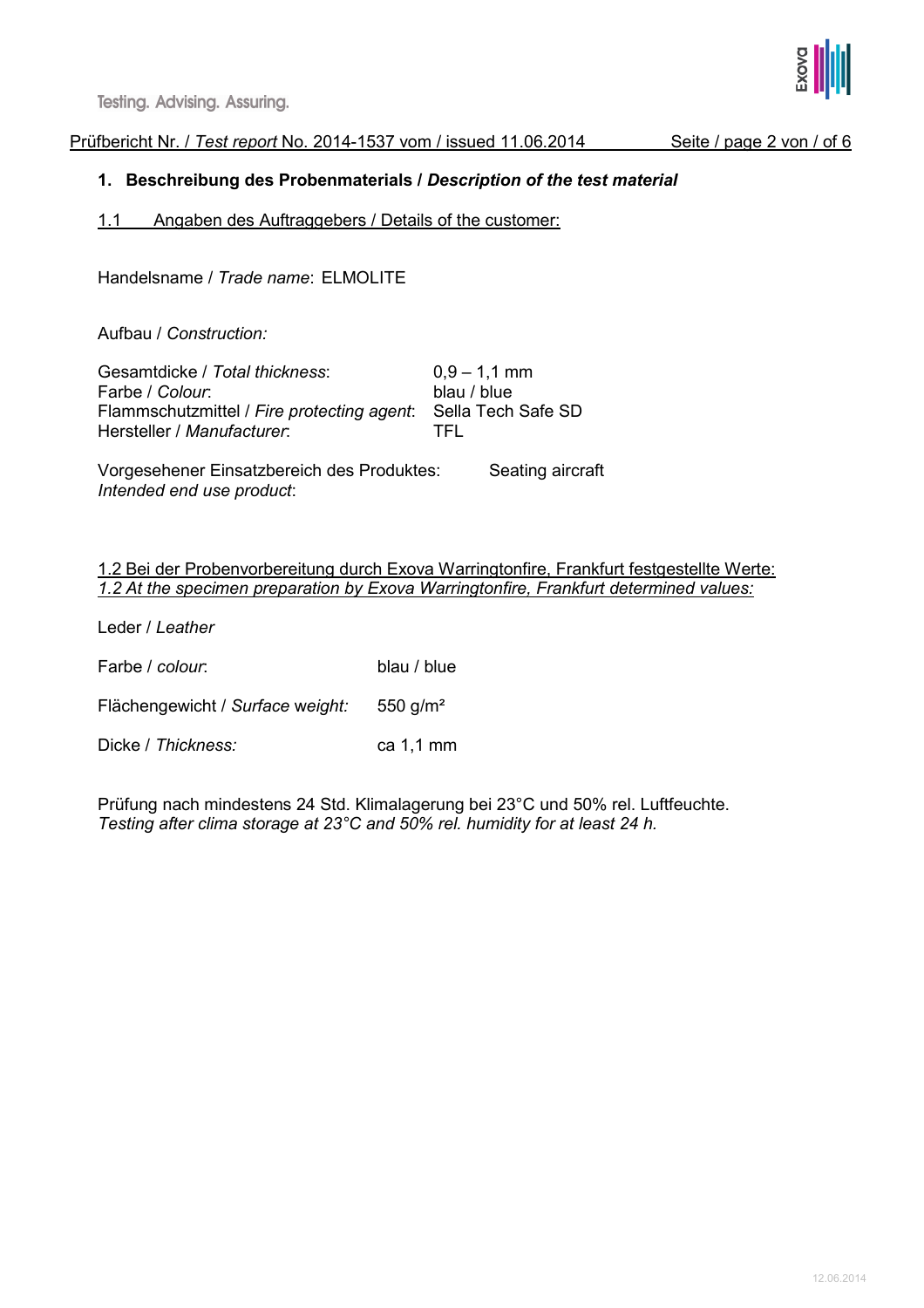

## Prüfbericht Nr. / *Test report* No. 2014-1537 vom / issued 11.06.2014 Seite / page 3 von / of 6

# 2.1 Versuchsergebnisse / Test results:

12 sek. Vertikal-Test nach / 12 sec. Vertical Test in accordance with:

- 14 CFR Part 25 §25.853 (a) and Appendix F Part I, Amdt. 116
- JAR 25 §25.853(a) and Appendix F Part I para. (a)(1)(ii), Change 15
- EASA CS-25.853 (a) and Appendix F Part I (a)(1)(ii), Amdt. 6
- ABD0031 Chapter 7.1.2, Issue F and Test Method AITM 2.0002A
- D6-51377 Chapter 4.1, Issue F and Test Method BSS 7230

Proben aus Längsrichtung / specimen in lenght direction:

| Probe /<br>sample            | Beflam-<br>mungszeit<br>ignition<br>time<br>[s] | Gesamt-<br>brennzeit<br>total burn<br>time<br>[s] | Nach-<br>brennzeit<br>after flame<br>time<br>[s] | <b>Tropfen</b><br>Anzahl<br>number of<br>drippings | <b>Tropfen</b><br><b>Brennzeit</b><br>drippings<br>burn time<br>[s] | Zerstörte<br>Länge<br>burn<br>length<br>[mm] |
|------------------------------|-------------------------------------------------|---------------------------------------------------|--------------------------------------------------|----------------------------------------------------|---------------------------------------------------------------------|----------------------------------------------|
| 1                            | 12                                              | 12 <sub>2</sub>                                   | $\mathbf 0$                                      | $\mathbf 0$                                        | 0                                                                   | 9                                            |
| $\overline{2}$               | 12                                              | 12 <sub>2</sub>                                   | $\mathbf 0$                                      | $\mathbf 0$                                        | $\mathbf 0$                                                         | 9                                            |
| $\overline{3}$               | 12                                              | 12 <sub>2</sub>                                   | $\mathbf 0$                                      | $\mathbf 0$                                        | $\overline{0}$                                                      | 8                                            |
| $\overline{\mathbf{4}}$      | 12                                              |                                                   |                                                  |                                                    |                                                                     |                                              |
| 5                            | 12                                              |                                                   |                                                  |                                                    |                                                                     |                                              |
| <b>Mittelwert</b><br>Average |                                                 | 12,0                                              | 0,0                                              | 0,0                                                | 0,0                                                                 | 8,7                                          |
| <b>Grenzwert</b><br>Limit    |                                                 |                                                   | 15                                               |                                                    | 5                                                                   | 203                                          |

Pass  $\boxed{X}$  Fail  $\boxed{ \square}$ 

Proben aus Querrichtung / specimen in warp direction:

| Beflam-<br>mungszeit<br>ignition<br>time<br>[s] | Gesamt-<br>brennzeit<br>total burn<br>time<br>[s] | Nach-<br>brennzeit<br>after flame<br>time<br>[s] | <b>Tropfen</b><br>Anzahl<br>number of<br>drippings | <b>Tropfen</b><br><b>Brennzeit</b><br>drippings<br>burn time<br>[s] | Zerstörte<br>Länge<br>burn length<br>[mm] |
|-------------------------------------------------|---------------------------------------------------|--------------------------------------------------|----------------------------------------------------|---------------------------------------------------------------------|-------------------------------------------|
| 12                                              |                                                   |                                                  |                                                    |                                                                     |                                           |
| 12                                              |                                                   |                                                  |                                                    |                                                                     |                                           |
| 12                                              |                                                   |                                                  |                                                    |                                                                     |                                           |
| 12 <sup>2</sup>                                 |                                                   |                                                  |                                                    |                                                                     |                                           |
| 12 <sub>2</sub>                                 |                                                   |                                                  |                                                    |                                                                     |                                           |
|                                                 |                                                   |                                                  |                                                    |                                                                     |                                           |
|                                                 |                                                   | 15                                               |                                                    | 5                                                                   | 203                                       |
|                                                 |                                                   |                                                  |                                                    |                                                                     |                                           |



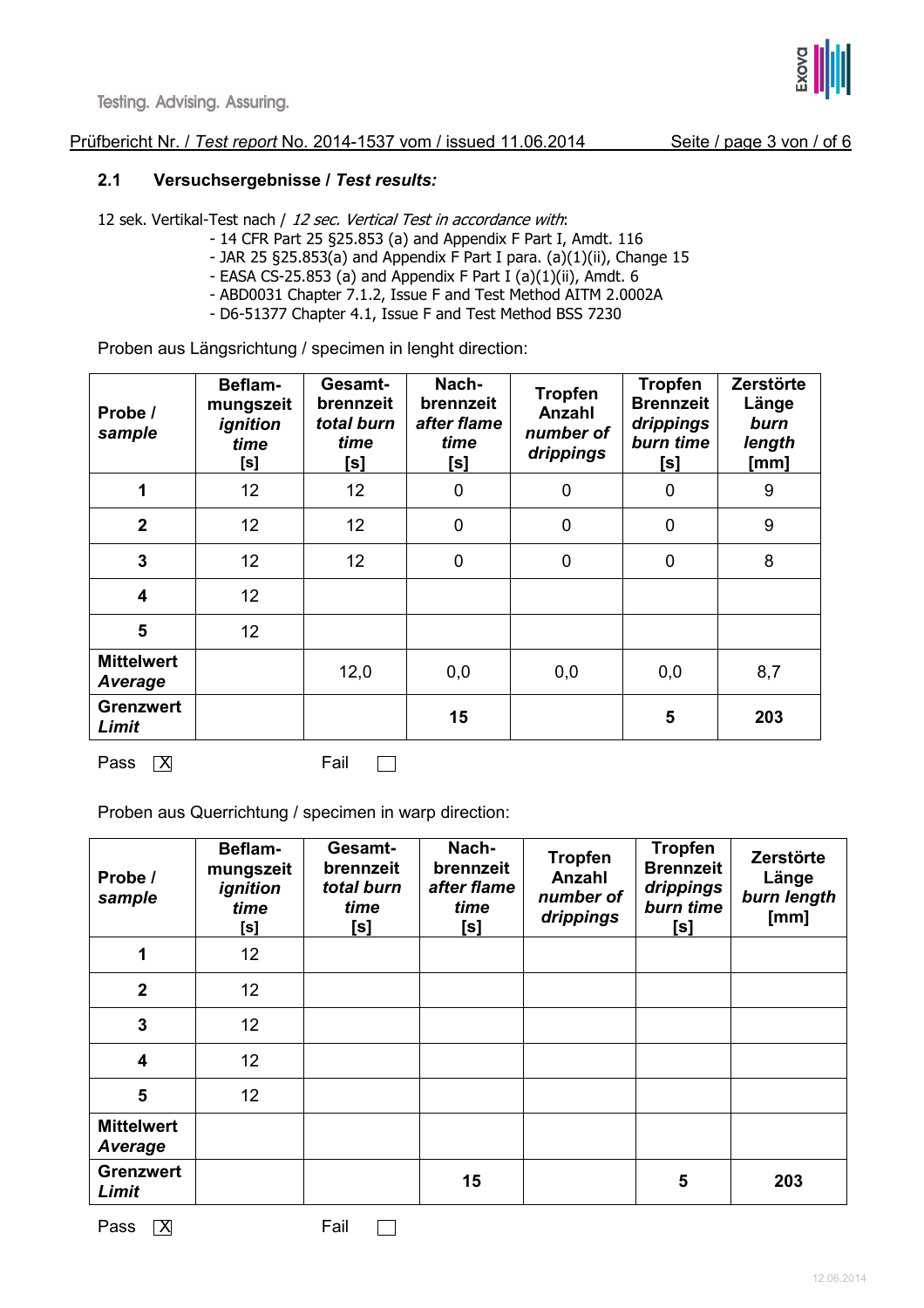

### Prüfbericht Nr. / *Test report* No. 2014-1537 vom / issued 11.06.2014 Seite / page 4 von / of 6

#### 2.2 Versuchsergebnisse / Test results:

Rauchdichte Test nach / Smoke Density Test in accordance with:

- 14 CFR / JAR / CS Part 25 §25.853 (d) and Appendix F Part V(b), Amdt. 116
- ABD0031 Chapter 7.3.1, Issue F and Test Method AITM 2.0007A
- D6-51377 Chapter 4.1, Issue F and Test Method BSS 7238

| $DQ$ at $(IIIII)$                                                   |                                  |              |          |                         |           |            |                                       |            |                  |
|---------------------------------------------------------------------|----------------------------------|--------------|----------|-------------------------|-----------|------------|---------------------------------------|------------|------------------|
| Proben Nr.<br>Sample no                                             | 1                                | $\mathbf{2}$ | 3        | $\overline{\mathbf{4}}$ | 5         | 6          | Ds max<br>bis 4 Min<br>up to 4<br>min |            | <b>Bestanden</b> |
|                                                                     |                                  |              |          |                         |           |            |                                       | <b>ABD</b> | 14<br><b>CFR</b> |
| 1                                                                   | $\overline{2}$                   | 15           | 53       | 84                      | 112       | 141        | 84                                    | ja         | ja               |
| $\overline{2}$                                                      | 1                                | 9            | 30       | 63                      | 90        | 115        | 63                                    | yes        | yes              |
| $\overline{3}$                                                      | $\overline{2}$                   | 7            | 25       | 50                      | 74        | 98         | 50                                    |            |                  |
| <b>Max Wert</b><br><b>Max Value</b><br><b>Mittelwert</b><br>Average | $\overline{2}$<br>$\overline{2}$ | 15<br>10     | 53<br>36 | 84<br>66                | 112<br>92 | 141<br>118 |                                       |            |                  |

#### Non flaming (NF)

DS at (min)

# DS at (min) Proben Nr. Sample no 1 2 3 4 5 6 Ds max bis 4 Min up to 4 min Bestanden  $ABD = \begin{bmatrix} 14 \\ -11 \end{bmatrix}$ CFR 1 | 8 | 29 | 76 | 105 | 115 | 117 | 105 | ja ja 2 6 36 59 71 75 76 71 yes yes 3 3 14 56 75 80 81 75 Max Wert Max Velt | 8 | 36 | 76 | 105 | 115 | 117 **Mittelwert** Average 6 26 64 84 90 91

Flaming (F)

Bemerkungen: Remarks: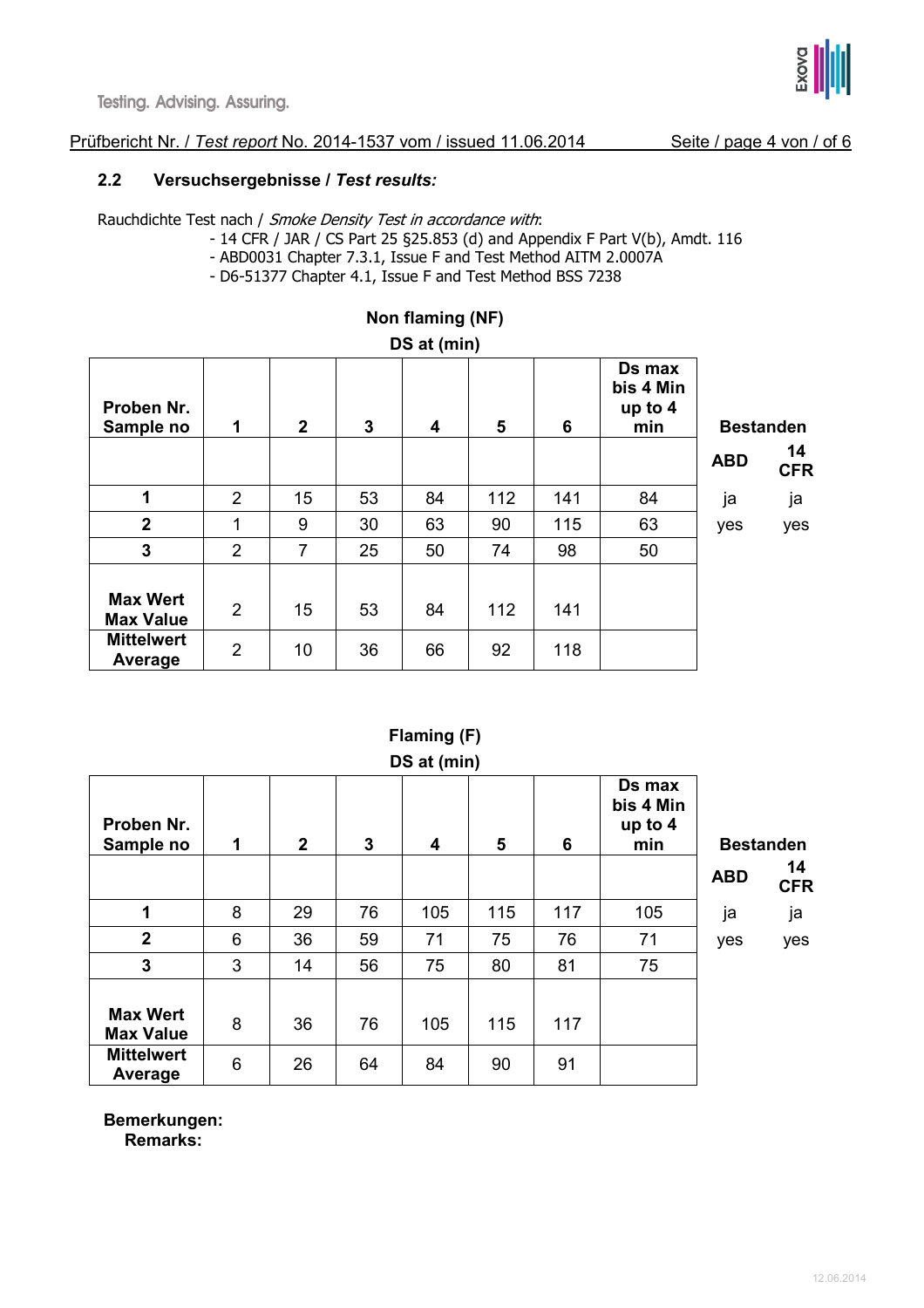

# Prüfbericht Nr. / Test report No. 2014-1537 vom / issued 11.06.2014 Seite / page 5 von / of 6

## 2.3 Versuchsergebnisse / Test results:

Toxizitäts Test nach / Toxicity Test in accordance with: - ABD0031 Chapter 7.4, Issue F and Test Method AITM 3.0005 - D6-51377 Chapter 4.1, Issue F and Test Method BSS 7239

|                         | <b>Gas Limit</b> |                         |                |                         |                  |  |
|-------------------------|------------------|-------------------------|----------------|-------------------------|------------------|--|
| Gas                     | after 4 Min      | Non Flaming (NF)        |                | Flaming (F)             |                  |  |
|                         | (ppm)            |                         |                |                         |                  |  |
|                         |                  | Proben Nr.              |                | Proben Nr.              |                  |  |
|                         |                  | Sample no.              |                | Sample no.              |                  |  |
| Hydrogen                | 150              | 1                       | $\overline{2}$ |                         | 20               |  |
| <b>Cyanide HCN</b>      |                  | $\mathbf 2$             | $\mathbf 2$    | $\mathbf{2}$            | 20               |  |
|                         |                  | 3                       | $\overline{2}$ | 3                       | 20               |  |
|                         |                  | <b>Mittelwert</b>       |                | <b>Mittelwert</b>       |                  |  |
|                         |                  | Average                 | $\overline{2}$ | <b>Average</b>          | 20               |  |
|                         |                  |                         |                |                         |                  |  |
| Carbon                  | 1000             | 1                       | 5              | 1                       | 10               |  |
| <b>Monoxide CO</b>      |                  | $\boldsymbol{2}$        | 5              | $\mathbf{2}$            | 10               |  |
|                         |                  | $\overline{3}$          | 5              | 3                       | 10               |  |
|                         |                  | <b>Mittelwert</b>       |                | <b>Mittelwert</b>       |                  |  |
|                         |                  | <b>Average</b>          | $\overline{5}$ | <b>Average</b>          | 10               |  |
|                         |                  |                         |                |                         |                  |  |
| <b>Nitrous Gases</b>    | 100              | 1                       | 0              | 1                       | 5                |  |
| <b>NO-NO2</b>           |                  | $\boldsymbol{2}$        | $\mathbf 0$    | $\mathbf{2}$            | $\,$ 5 $\,$      |  |
|                         |                  | $\overline{\mathbf{3}}$ | $\mathbf 0$    | $\overline{\mathbf{3}}$ | 5                |  |
|                         |                  | <b>Mittelwert</b>       |                | <b>Mittelwert</b>       |                  |  |
|                         |                  | Average                 | $\pmb{0}$      | <b>Average</b>          | 5                |  |
|                         |                  |                         |                |                         |                  |  |
| <b>Sulfur Dioxide</b>   | 100              | 1                       | 10             | 1                       | 10               |  |
| <b>Hydrogen Sulfide</b> |                  | $\boldsymbol{2}$        | 10             | $\mathbf{2}$            | 10               |  |
| <b>SO2-H2S</b>          |                  | 3                       | 10             | 3                       | 10               |  |
|                         |                  |                         |                |                         |                  |  |
|                         |                  | <b>Mittelwert</b>       | 10             | <b>Mittelwert</b>       | 10               |  |
|                         |                  | Average                 |                | <b>Average</b>          |                  |  |
| Hydrogen                | 100              | 1                       | 0              | 1                       | 0                |  |
| <b>Fluoride HF</b>      |                  | $\mathbf 2$             | $\mathbf 0$    | $\mathbf{2}$            | $\boldsymbol{0}$ |  |
|                         |                  |                         |                |                         |                  |  |
|                         |                  | 3                       | 0              | 3                       | 0                |  |
|                         |                  | <b>Mittelwert</b>       | $\pmb{0}$      | <b>Mittelwert</b>       | $\mathbf 0$      |  |
|                         |                  | Average                 |                | Average                 |                  |  |
|                         |                  |                         |                |                         |                  |  |
| Hydrogen                | 100              | 1                       | 0              | 1                       | 30               |  |
| <b>Chloride HCL</b>     |                  | $\boldsymbol{2}$        | 0              | $\mathbf{2}$            | 30               |  |
|                         |                  | $\overline{\mathbf{3}}$ | 0              | $\mathbf{3}$            | 30               |  |
|                         |                  | <b>Mittelwert</b>       |                | <b>Mittelwert</b>       |                  |  |
|                         |                  | <b>Average</b>          | $\pmb{0}$      | <b>Average</b>          | 30               |  |